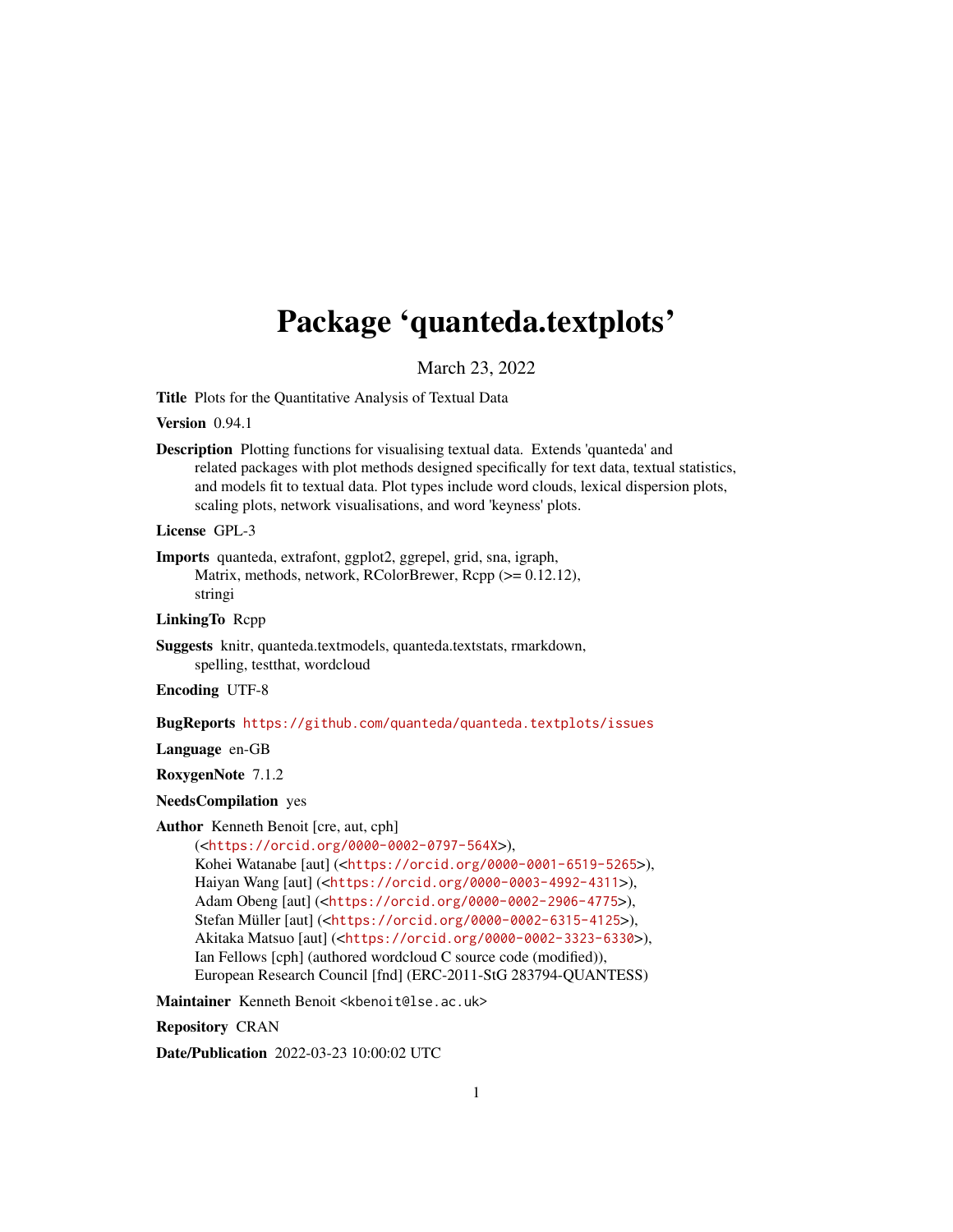### <span id="page-1-0"></span>R topics documented:

| Index |                                                                                                               | 12 |
|-------|---------------------------------------------------------------------------------------------------------------|----|
|       |                                                                                                               |    |
|       |                                                                                                               |    |
|       |                                                                                                               |    |
|       | textplot network $\ldots \ldots \ldots \ldots \ldots \ldots \ldots \ldots \ldots \ldots \ldots \ldots \ldots$ |    |
|       |                                                                                                               |    |

textplot\_keyness *Plot word keyness*

#### Description

Plot the results of a "keyword" of features comparing their differential associations with a target and a reference group, after calculating keyness using [quanteda.textstats::textstat\\_keyness\(\)](#page-0-0).

#### Usage

```
textplot_keyness(
  x,
  show_reference = TRUE,
  show_legend = TRUE,
 n = 20L,min\_count = 2L,
 margin = 0.05,
 color = c("darkblue", "gray"),
  labelcolor = "gray30",
  labelsize = 4,
  font = NULL
)
```

| $\mathsf{x}$   | a return object from quanteda.textstats::textstat_keyness()                                                                                               |
|----------------|-----------------------------------------------------------------------------------------------------------------------------------------------------------|
| show_reference | logical; if TRUE, show key reference features in addition to key target features                                                                          |
| show_legend    | logical; if TRUE, show legend                                                                                                                             |
| n              | integer; number of features to plot                                                                                                                       |
| $min\_count$   | numeric; minimum total count of feature across the target and reference cate-<br>gories, for a feature to be included in the plot                         |
| margin         | numeric; size of margin where feature labels are shown                                                                                                    |
| color          | character or integer; colours of bars for target and reference documents. color<br>must have two elements when show_reference = TRUE. See ggplot2::color. |
| labelcolor     | character; color of feature labels.                                                                                                                       |
| labelsize      | numeric; size of feature labels and bars. See ggplot2::size.                                                                                              |
| font           | character; font-family of texts. Use default font if NULL.                                                                                                |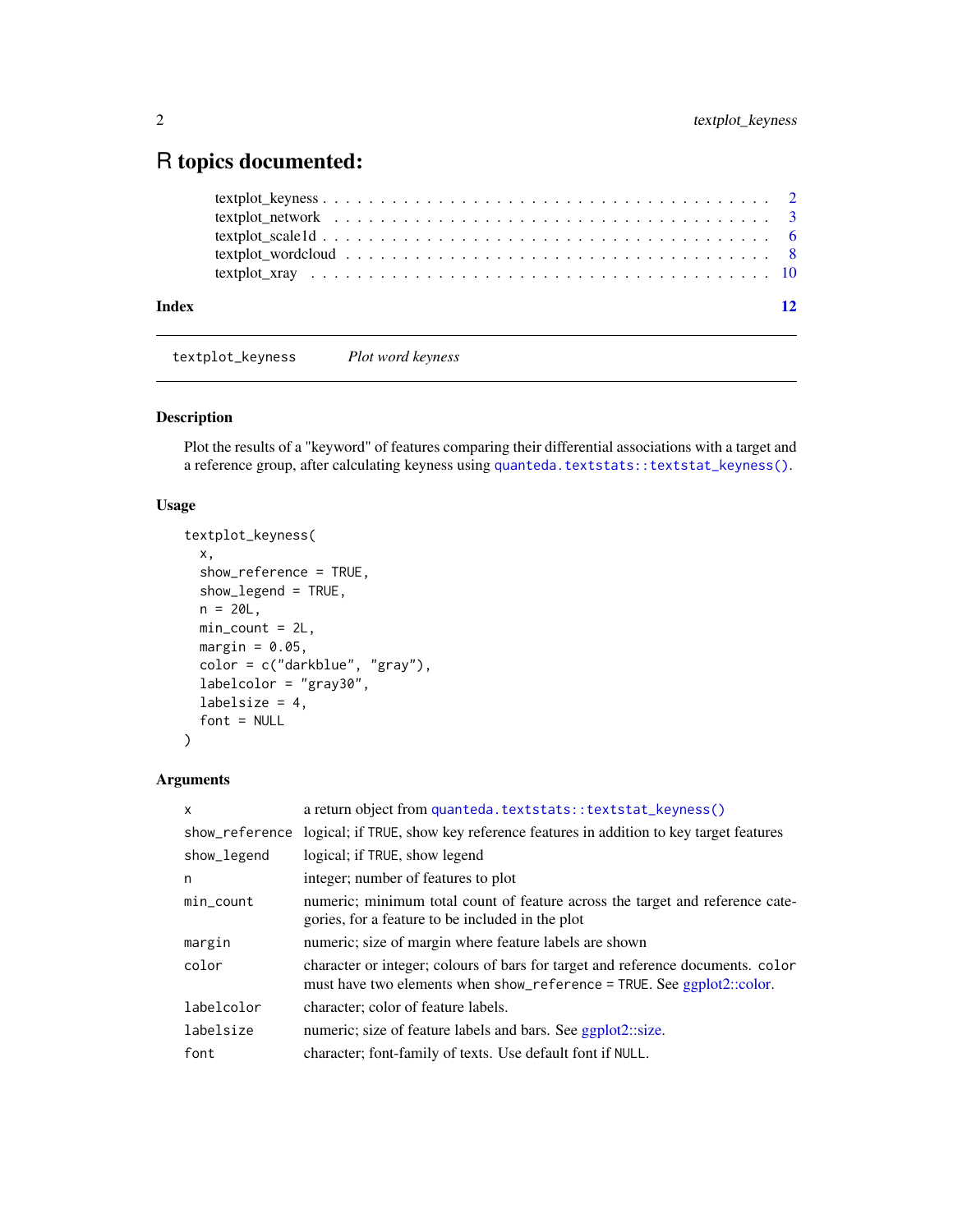<span id="page-2-0"></span>textplot\_network 3

#### Value

a ggplot2 object

#### Author(s)

Haiyan Wang and Kohei Watanabe

#### See Also

[quanteda.textstats::textstat\\_keyness\(\)](#page-0-0)

#### Examples

```
## Not run:
library("quanteda")
# compare Trump speeches to other Presidents by chi^2
dfmat1 <- data_corpus_inaugural %>%
     corpus_subset(Year > 1980) %>%
     tokens(remove_punct = TRUE) %>%
     tokens_remove(stopwords("en")) %>%
     dfm()
dfmat1 <- dfm_group(dfmat1, groups = dfmat1$President)
tstat1 <- quanteda.textstats::textstat_keyness(dfmat1, target = "Trump")
textplot_keyness(tstat1, margin = 0.2, n = 10)
tstat1 <- quanteda.textstats::textstat_keyness(dfmat1, target = "Trump")
textplot_keyness(tstat1, margin = 0.2, n = 10)
# compare contemporary Democrats v. Republicans
corp <- data_corpus_inaugural %>%
    corpus_subset(Year > 1960)
corp$party <- ifelse(docvars(corp, "President") %in% c("Nixon", "Reagan", "Bush", "Trump"),
                     "Republican", "Democrat")
dfmat2 <- corp %>%
    tokens(remove_punct = TRUE) %>%
    tokens_remove(stopwords("en")) %>%
    dfm()
tstat2 <- quanteda.textstats::textstat_keyness(dfm_group(dfmat2, groups = dfmat2$party),
                                               target = "Democrat", measure = "lr")
textplot_keyness(tstat2, color = c("blue", "red"), n = 10)
## End(Not run)
```
textplot\_network *Plot a network of feature co-occurrences*

#### <span id="page-2-1"></span>Description

Plot an [fcm](#page-0-0) object as a network, where edges show co-occurrences of features.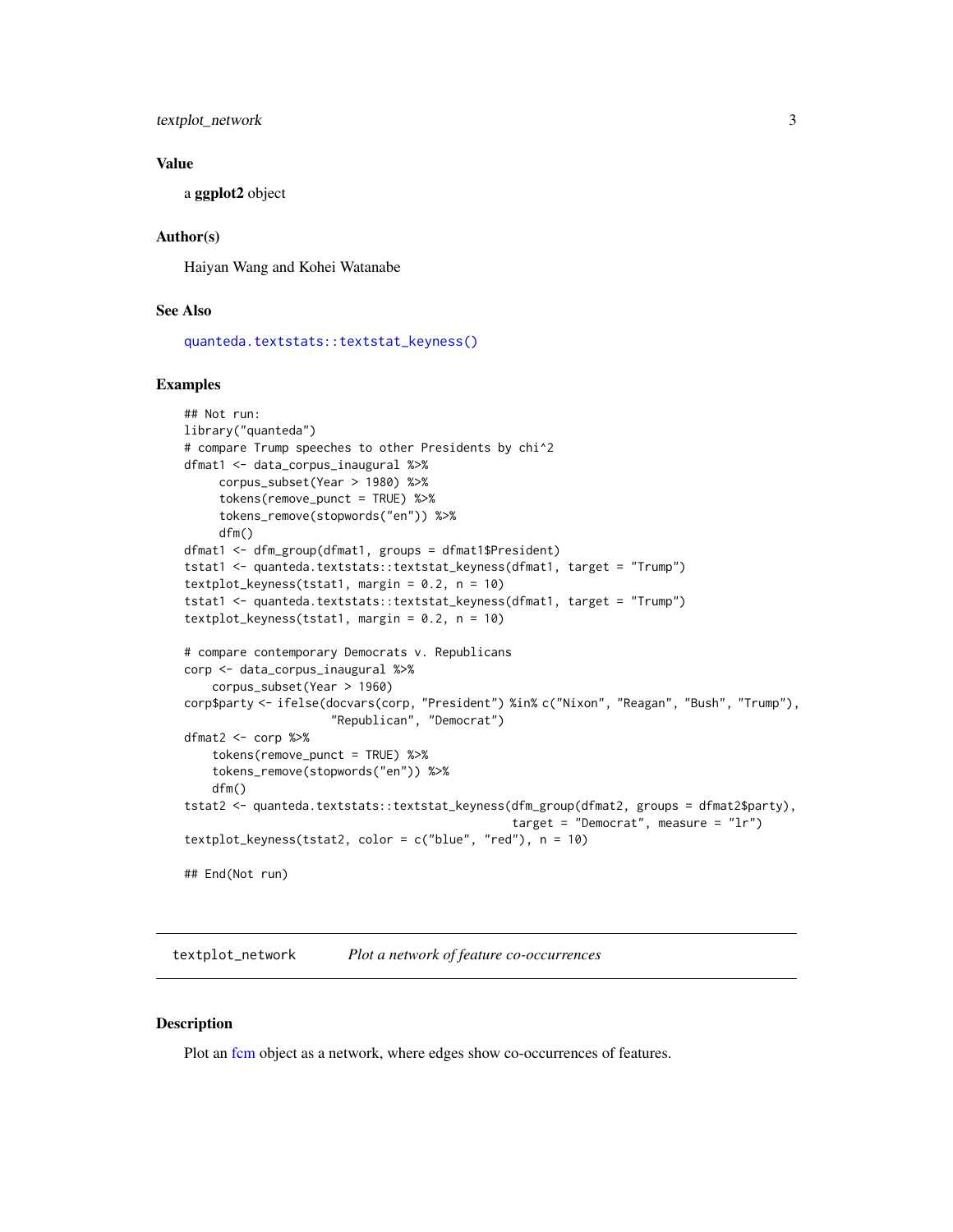#### Usage

```
textplot_network(
 x,
 min\_freq = 0.5,
 omit_isolated = TRUE,
 edge\_color = "#1F78B4",edge_alpha = 0.5,
 edge\_size = 2,
 vertex_color = "#4D4D4D",
 vertex_size = 2,
 vertex_labelcolor = NULL,
 vertex_labelfont = NULL,
 vertex_labelsize = 5,
 offset = NULL,
  ...
\mathcal{L}## S3 method for class 'fcm'
as.network(x, min_freq = 0.5, omit_isolated = TRUE, ...)
## S3 method for class 'fcm'
as.igraph(x, min_freq = 0.5, omit_isolated = TRUE, ...)
```

| X                                                    | a fcm or dfm object                                                                                                                                                                                   |  |
|------------------------------------------------------|-------------------------------------------------------------------------------------------------------------------------------------------------------------------------------------------------------|--|
| min_freq                                             | a frequency count threshold or proportion for co-occurrence frequencies of fea-<br>tures to be included.                                                                                              |  |
| omit_isolated                                        | if TRUE, features do not occur more frequent than min_freq will be omitted.                                                                                                                           |  |
| edge_color                                           | colour of edges that connect vertices.                                                                                                                                                                |  |
| edge_alpha                                           | opacity of edges ranging from 0 to 1.0.                                                                                                                                                               |  |
| edge_size                                            | size of edges for most frequent co-occurrence The size of other edges are deter-<br>mined proportionally to the 99th percentile frequency instead of the maximum<br>to reduce the impact of outliers. |  |
| vertex_color                                         | colour of vertices.                                                                                                                                                                                   |  |
| size of vertices<br>vertex_size<br>vertex_labelcolor |                                                                                                                                                                                                       |  |
|                                                      | colour of texts. Defaults to the same as vertex_color. If NA is given, texts are<br>not rendered.                                                                                                     |  |
| vertex_labelfont                                     |                                                                                                                                                                                                       |  |
|                                                      | font-family of texts. Use default font if NULL.                                                                                                                                                       |  |
| vertex_labelsize                                     |                                                                                                                                                                                                       |  |
|                                                      | size of vertex labels in mm. Defaults to size 5. Supports both integer values and<br>vector values.                                                                                                   |  |
| offset                                               | if NULL, the distance between vertices and texts are determined automatically.                                                                                                                        |  |
| .                                                    | additional arguments passed to network or graph_from_adjacency_matrix. Not<br>used for as. igraph.                                                                                                    |  |

<span id="page-3-0"></span>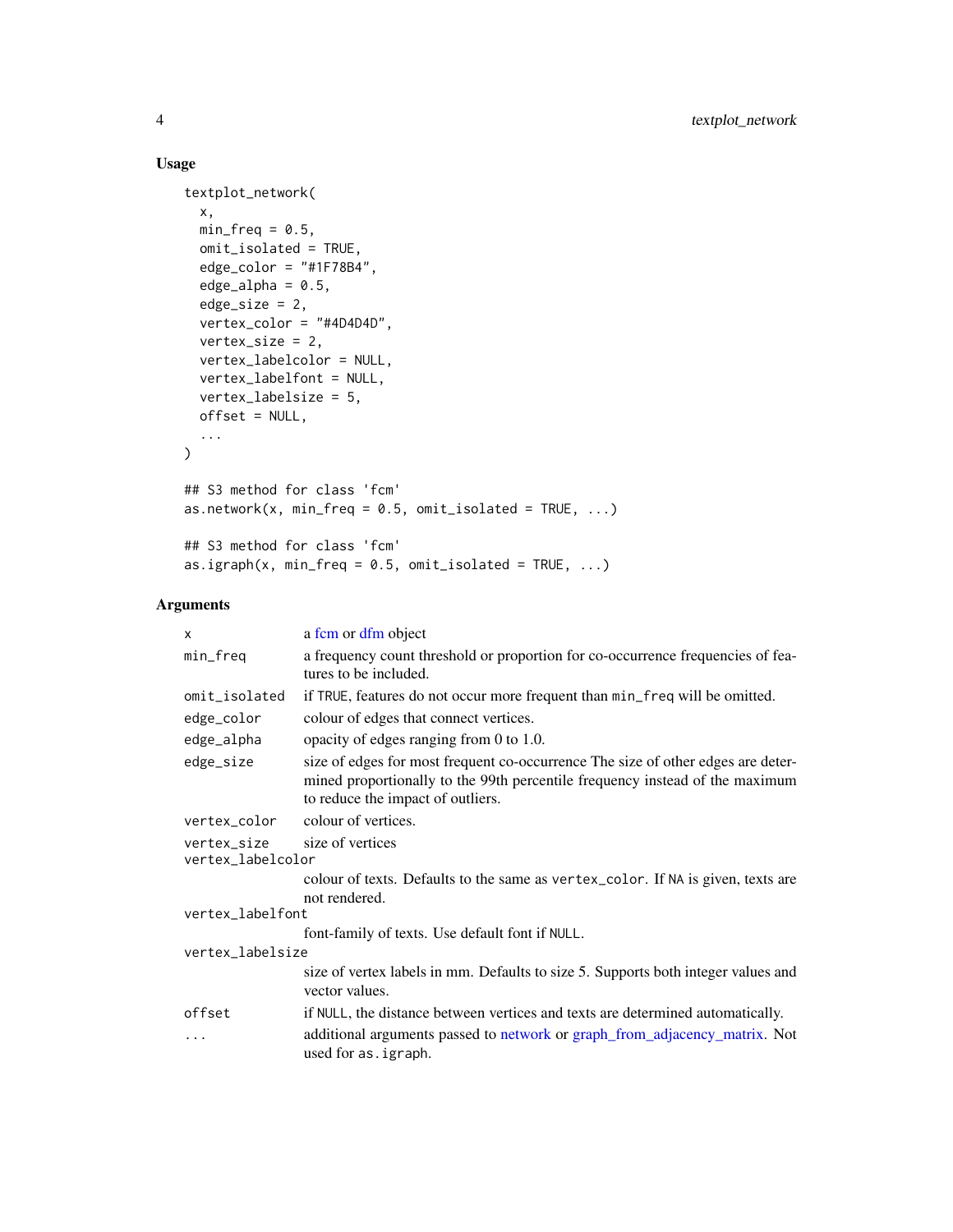#### <span id="page-4-0"></span>textplot\_network 5

#### Details

Currently the size of the network is limited to 1000, because of the computationally intensive nature of network formation for larger matrices. When the [fcm](#page-0-0) is large, users should select features using [fcm\\_select,](#page-0-0) set the threshold using min\_freq, or implement own plotting function using [as.network\(\)](#page-2-1).

#### Author(s)

Kohei Watanabe and Stefan Müller

#### See Also

[fcm\(\)](#page-0-0) [network::network\(\)](#page-0-0) [igraph::graph\\_from\\_adjacency\\_matrix\(\)](#page-0-0)

#### Examples

```
set.seed(100)
library("quanteda")
toks <- data_char_ukimmig2010 %>%
    tokens(remove_punct = TRUE) %>%
    tokens_tolower() %>%
    tokens_remove(pattern = stopwords("english"), padding = FALSE)
fcmat \leq fcm(toks, context = "window", tri = FALSE)
feat <- names(topfeatures(fcmat, 30))
fcm_select(fcmat, pattern = feat) %>%
    textplot\_network(min\_freq = 0.5)fcm_select(fcmat, pattern = feat) %>%
    textplot\_network(min\_freq = 0.8)fcm_select(fcmat, pattern = feat) %>%
    textplot_network(min_freq = 0.8, vertex_labelcolor = rep(c('gray40', NA), 15))
fcm_select(fcmat, pattern = feat) %>%
    textplot_network(vertex_labelsize = 10)
fcm_30 <- fcm_select(fcmat, pattern = feat)
textplot_network(fcm_30,
              vertex_labelsize = Matrix::rowSums(fcm_30) / min(Matrix::rowSums(fcm_30)))
# Vector inputs to vertex_labelsize can be scaled if too small / large
textplot_network(fcm_30,
                 vertex_labelsize = 1.5 * Matrix::rowSums(fcm_30) /
                                    min(Matrix::rowSums(fcm_30)))
# as.igraph
if (requireNamespace("igraph", quietly = TRUE)) {
    txt \leq c("a a a b b c", "a a c e", "a c e f g")
   mat < -fcm(txt)as.igraph(mat, min_freq = 1, omit_isolated = FALSE)
}
```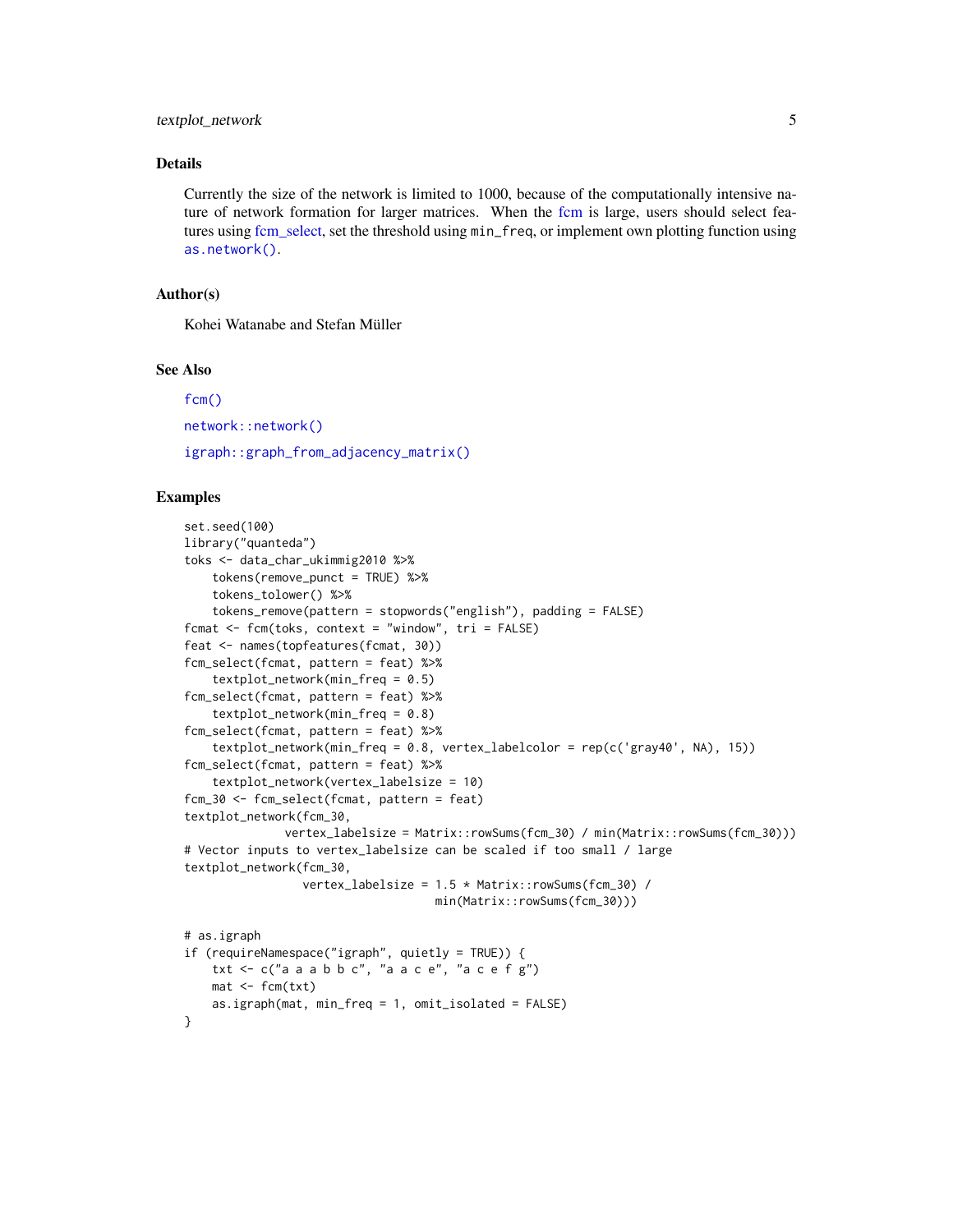<span id="page-5-0"></span>textplot\_scale1d *Plot a fitted scaling model*

#### Description

Plot the results of a fitted scaling model, from (e.g.) a predicted [quanteda.textmodels::textmodel\\_wordscores](#page-0-0) model or a fitted [quanteda.textmodels::textmodel\\_wordfish](#page-0-0) or [quanteda.textmodels::textmodel\\_ca](#page-0-0) model. Either document or feature parameters may be plotted: an ideal point-style plot (estimated document position plus confidence interval on the x-axis, document labels on the y-axis) with optional renaming and sorting, or as a plot of estimated feature-level parameters (estimated feature positions on the x-axis, and a measure of relative frequency or influence on the y-axis, with feature names replacing plotting points with some being chosen by the user to be highlighted).

#### Usage

```
textplot_scale1d(
  x,
 margin = c("documents", "features"),
 doclabels = NULL,
  sort = TRUE,groups = NULL,
  highlighted = NULL,
  alpha = 0.7,
 highlighted_color = "black"
)
```

| $\mathsf{x}$      | the fitted or predicted scaling model object to be plotted                                                                                                                                                                                                                                                            |  |
|-------------------|-----------------------------------------------------------------------------------------------------------------------------------------------------------------------------------------------------------------------------------------------------------------------------------------------------------------------|--|
| margin            | "documents" to plot estimated document scores (the default) or "features" to<br>plot estimated feature scores by a measure of relative frequency                                                                                                                                                                      |  |
| doclabels         | a vector of names for document; if left NULL (the default), docnames will be<br>used                                                                                                                                                                                                                                  |  |
| sort              | if TRUE (the default), order points from low to high score. If a vector, or-<br>der according to these values from low to high. Only applies when margin $=$<br>"documents".                                                                                                                                          |  |
| groups            | grouping variable for sampling, equal in length to the number of documents.<br>This will be evaluated in the docvars data.frame, so that docvars may be referred<br>to by name without quoting. This also changes previous behaviours for groups.<br>See news (Version $>=$ "3.0", package = "quanteda") for details. |  |
| highlighted       | a vector of feature names to draw attention to in a feature plot; only applies if<br>$margin="Testures"$                                                                                                                                                                                                              |  |
| alpha             | A number between 0 and 1 (default 0.5) representing the level of alpha trans-<br>parency used to overplot feature names in a feature plot; only applies if margin<br>= "features"                                                                                                                                     |  |
| highlighted_color |                                                                                                                                                                                                                                                                                                                       |  |
|                   | colour for highlighted terms in highlighted                                                                                                                                                                                                                                                                           |  |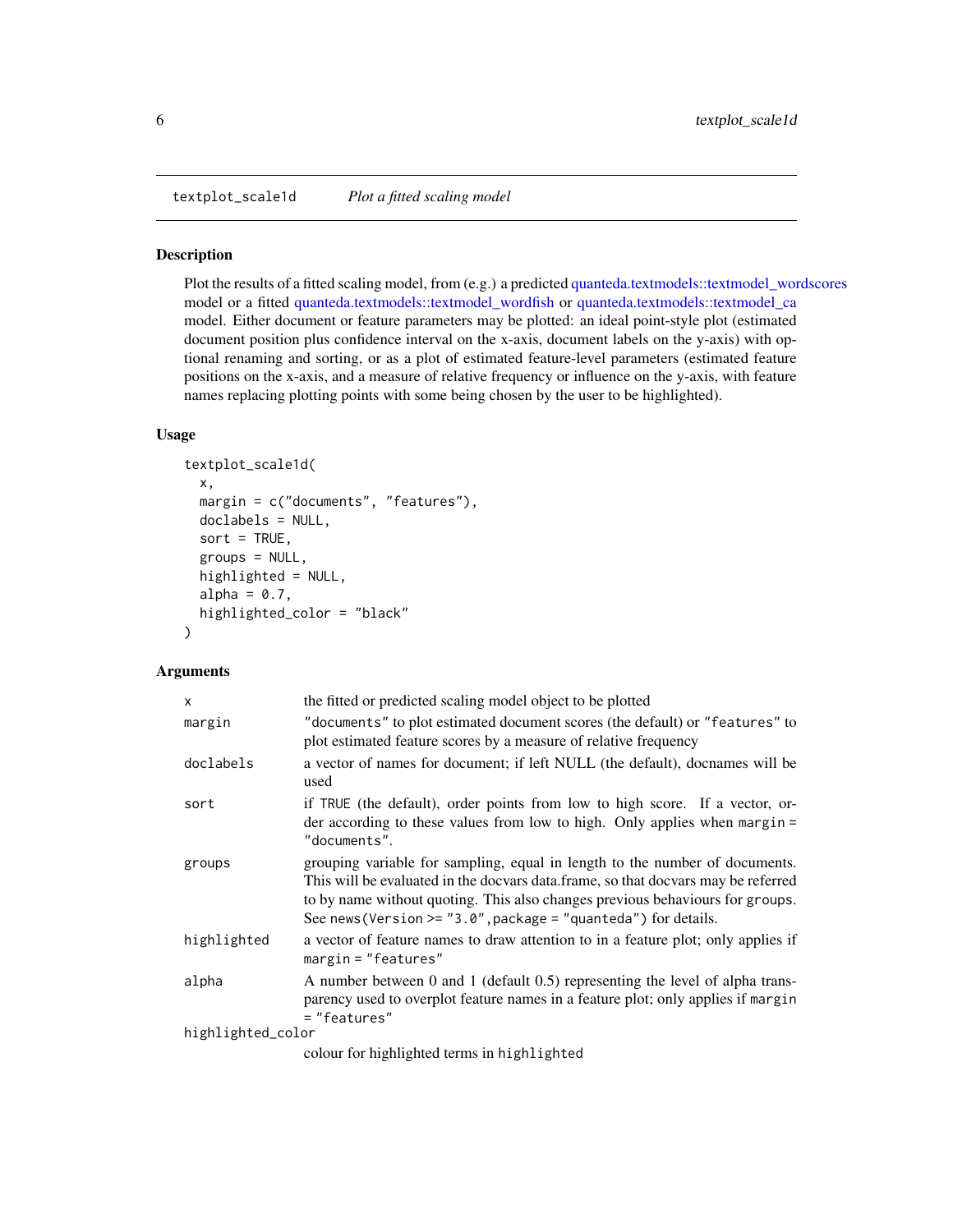<span id="page-6-0"></span>textplot\_scale1d 7

#### Value

a ggplot2 object

#### Note

The groups argument only applies when margin = "documents".

#### Author(s)

Kenneth Benoit, Stefan Müller, and Adam Obeng

#### See Also

```
quanteda.textmodels::textmodel_wordfish(), quanteda.textmodels::textmodel_wordscores(),
quanteda.textmodels::textmodel_ca()
```
#### Examples

```
library("quanteda")
data(data_corpus_irishbudget2010, package = "quanteda.textmodels")
dfmat <- dfm(data_corpus_irishbudget2010)
## wordscores
refscores \leq c(rep(NA, 4), 1, -1, rep(NA, 8))
tmod1 <- quanteda.textmodels::textmodel_wordscores(dfmat, y = refscores, smooth = 1)
# plot estimated document positions
textplot_scale1d(predict(tmod1, se.fit = TRUE),
                 groups = docvars(data_corpus_irishbudget2010, "party"))
# plot estimated word positions
textplot_scale1d(tmod1, margin = "features",
                 highlighted = c("minister", "have", "our", "budget"))
## wordfish
tmod2 <- quanteda.textmodels::textmodel_wordfish(dfmat, dir = c(6,5))
# plot estimated document positions
textplot_scale1d(tmod2)
textplot_scale1d(tmod2, groups = docvars(data_corpus_irishbudget2010, "party"))
# plot estimated word positions
textplot_scale1d(tmod2, margin = "features",
                 highlighted = c("government", "global", "children",
                                 "bank", "economy", "the", "citizenship",
                                 "productivity", "deficit"))
## correspondence analysis
tmod3 <- quanteda.textmodels::textmodel_ca(dfmat)
# plot estimated document positions
textplot_scale1d(tmod3, margin = "documents",
                 groups = docvars(data_corpus_irishbudget2010, "party"))
```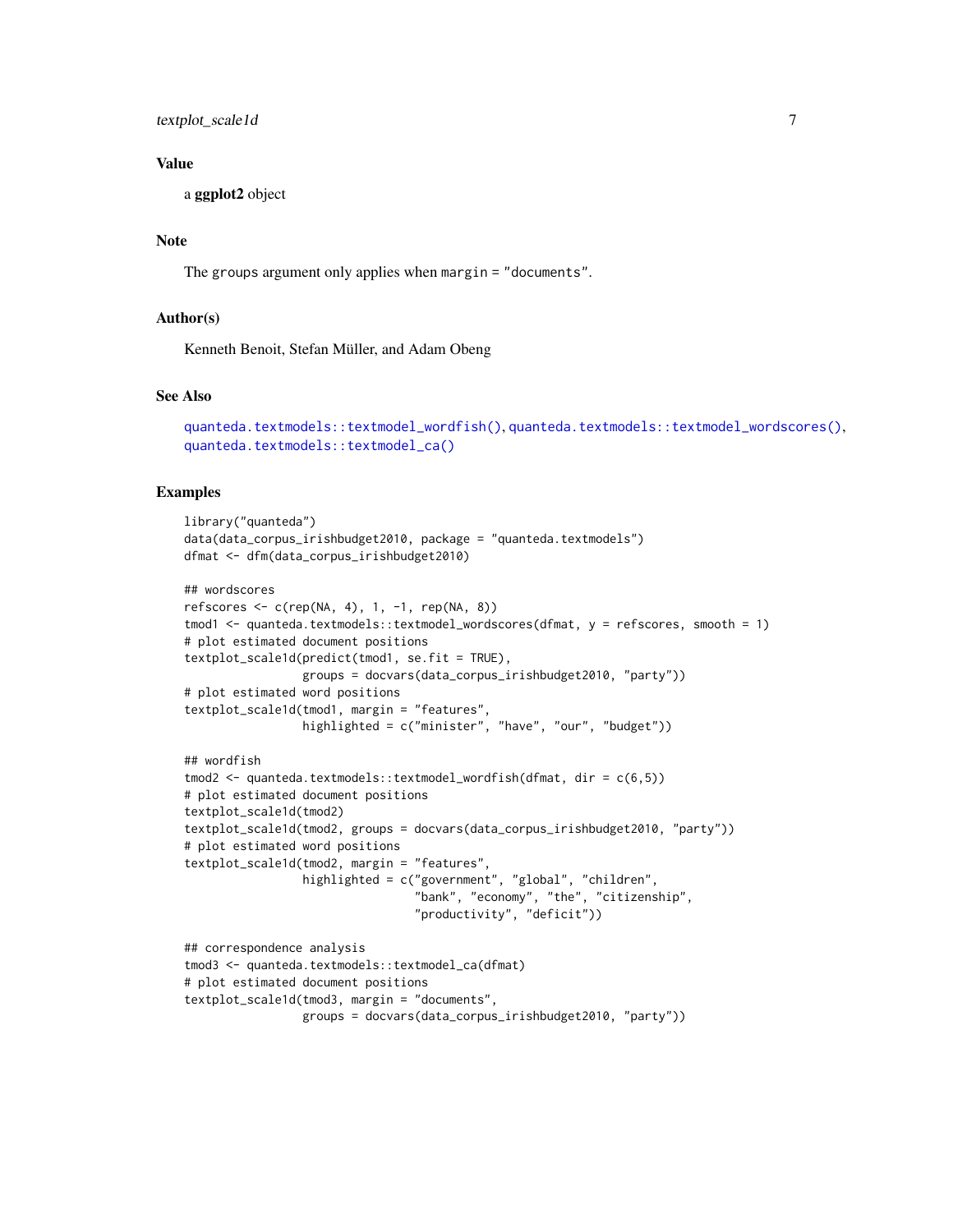### <span id="page-7-0"></span>Description

Plot a [dfm](#page-0-0) or [quanteda.textstats::textstat\\_keyness](#page-0-0) object as a wordcloud, where the feature labels are plotted with their sizes proportional to their numerical values in the dfm. When comparison = TRUE, it plots comparison word clouds by document (or by target and reference categories in the case of a keyness object).

#### Usage

```
textplot_wordcloud(
  x,
 min\_size = 0.5,
 max\_size = 4,
 min\_count = 3,
 max_words = 500,color = "darkblue",
  font = NULL,
  adjust = 0,
  rotation = 0.1,
  random_order = FALSE,
  random_color = FALSE,
  ordered_color = FALSE,
  labelcolor = "gray20",
  labelsize = 1.5,
  labeloffset = 0,
  fixed_aspect = TRUE,
  ...,
  comparison = FALSE
)
```

| $\mathsf{x}$ | a dfm or quanteda.textstats::textstat_keyness object                                                                                                                |
|--------------|---------------------------------------------------------------------------------------------------------------------------------------------------------------------|
| min_size     | size of the smallest word                                                                                                                                           |
| $max_size$   | size of the largest word                                                                                                                                            |
| min_count    | words with frequency below min_count will not be plotted                                                                                                            |
| max_words    | maximum number of words to be plotted. The least frequent terms dropped. The<br>maximum frequency will be split evenly across categories when comparison =<br>TRUE. |
| color        | colour of words from least to most frequent                                                                                                                         |
| font         | font-family of words and labels. Use default font if NULL.                                                                                                          |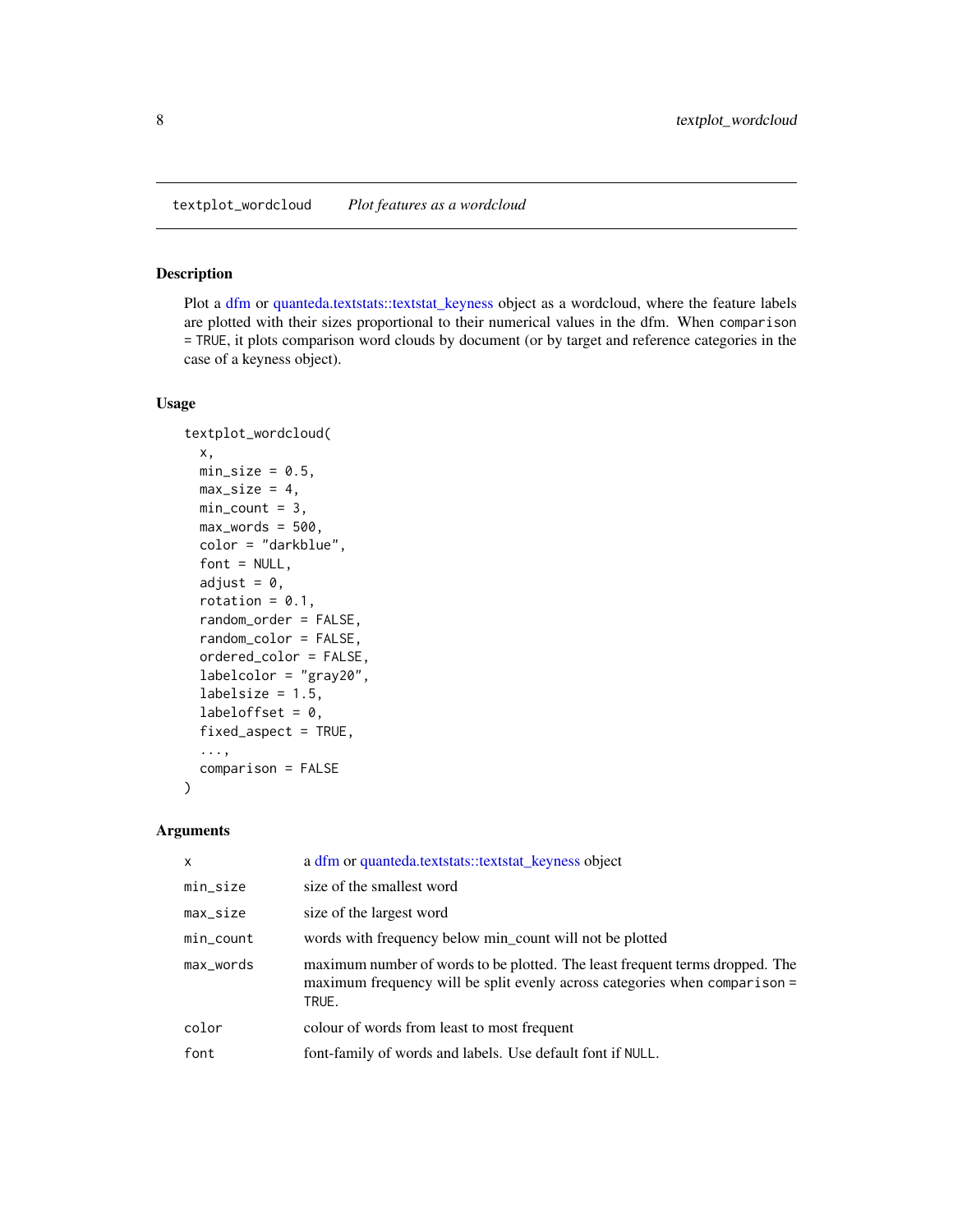<span id="page-8-0"></span>textplot\_wordcloud 9

| adjust        | adjust sizes of words by a constant. Useful for non-English words for which R<br>fails to obtain correct sizes.                                                                                                                                                                                                                                             |
|---------------|-------------------------------------------------------------------------------------------------------------------------------------------------------------------------------------------------------------------------------------------------------------------------------------------------------------------------------------------------------------|
| rotation      | proportion of words with 90 degree rotation                                                                                                                                                                                                                                                                                                                 |
| random_order  | plot words in random order. If FALSE, they will be plotted in decreasing fre-<br>quency.                                                                                                                                                                                                                                                                    |
| random_color  | choose colours randomly from the colours. If FALSE, the colour is chosen based<br>on the frequency                                                                                                                                                                                                                                                          |
| ordered_color | if TRUE, then colours are assigned to words in order.                                                                                                                                                                                                                                                                                                       |
| labelcolor    | colour of group labels. Only used when comparison = TRUE.                                                                                                                                                                                                                                                                                                   |
| labelsize     | size of group labels. Only used when comparison = TRUE.                                                                                                                                                                                                                                                                                                     |
| labeloffset   | position of group labels. Only used when comparison = TRUE.                                                                                                                                                                                                                                                                                                 |
| fixed_aspect  | logical; if TRUE, the aspect ratio is fixed. Variable aspect ratio only supported if<br>rotation $= 0$ .                                                                                                                                                                                                                                                    |
| .             | additional parameters. Only used to make it compatible with wordcloud                                                                                                                                                                                                                                                                                       |
| comparison    | logical; if TRUE, plot a wordcloud that compares documents in the same way as<br>wordcloud:: comparison.cloud(). If x is a quanteda.textstats::textstat_keyness<br>object, then only the target category's key terms are plotted when comparison<br>= FALSE, otherwise the top max_words / 2 terms are plotted from the target and<br>reference categories. |

#### Details

The default is to plot the word cloud of all features, summed across documents. To produce word cloud plots for specific document or set of documents, you need to slice out the document(s) from the dfm object.

Comparison wordcloud plots may be plotted by setting comparison = TRUE, which plots a separate grouping for *each document* in the dfm. This means that you will need to slice out just a few documents from the dfm, or to create a dfm where the "documents" represent a subset or a grouping of documents by some document variable.

#### Author(s)

Kohei Watanabe, building on code from Ian Fellows's wordcloud package.

#### Examples

```
# plot the features (without stopwords) from Obama's inaugural addresses
set.seed(10)
library("quanteda")
dfmat1 <- data_corpus_inaugural %>%
    corpus_subset(President == "Obama") %>%
    tokens(remove_punct = TRUE) %>%
    tokens_remove(stopwords("en")) %>%
    dfm() %>%
    dfm_trim(min_termfreq = 3)
```
# basic wordcloud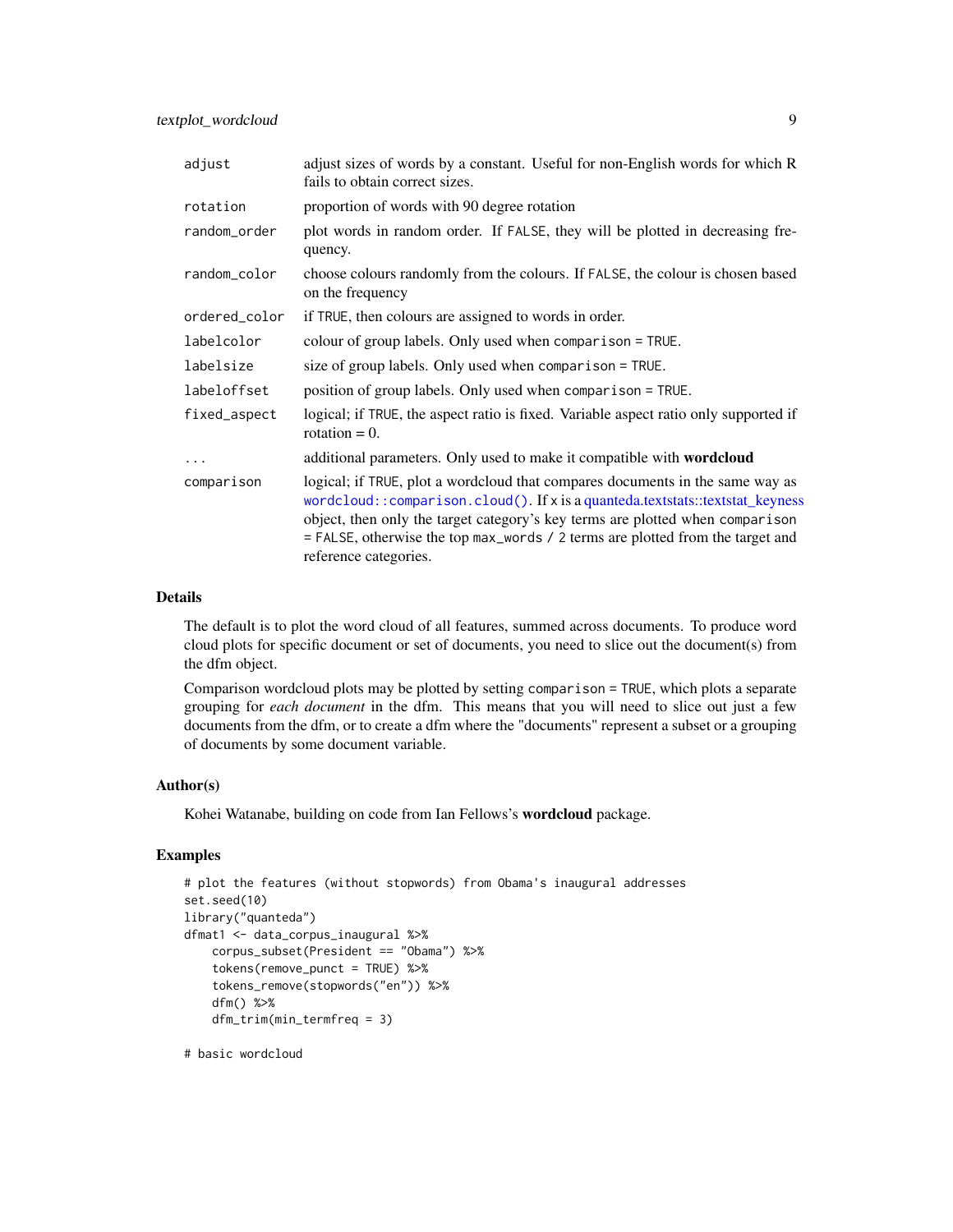```
textplot_wordcloud(dfmat1)
# plot in colours with some additional options
textplot_wordcloud(dfmat1, rotation = 0.25,
                   color = rev(RColorBrewer::brewer.pal(10, "RdBu")))
# other display options
col \leftarrow sapply(seq(0.1, 1, 0.1), function(x) adjustcolor("#1F78B4", x))
textplot_wordcloud(dfmat1, adjust = 0.5, random-order = FALSE,color = col, rotation = FALSE)
# comparison plot of Obama v. Trump
dfmat2 <- data_corpus_inaugural %>%
    corpus_subset(President %in% c("Obama", "Trump")) %>%
    tokens(remove_punct = TRUE) %>%
    tokens_remove(stopwords("en")) %>%
   dfm()
dfmat2 <- dfm_group(dfmat2, dfmat2$President) %>%
   dfm_trim(min_termfreq = 3)
textplot_wordcloud(dfmat2, comparison = TRUE, max_words = 100,
                   color = c("blue", "red")## Not run:
# for keyness
tstat <- data_corpus_inaugural[c(1, 3)] %>%
    tokens(remove_punct = TRUE) %>%
    tokens_remove(stopwords("en")) %>%
    dfm() %>%
    quanteda.textstats::textstat_keyness()
textplot_wordcloud(tstat, min_count = 2)
textplot_wordcloud(tstat, min_count = 2, comparison = FALSE)
## End(Not run)
```
textplot\_xray *Plot the dispersion of key word(s)*

#### Description

Plots a dispersion or "x-ray" plot of selected word pattern(s) across one or more texts. The format of the plot depends on the number of [kwic](#page-0-0) class objects passed: if there is only one document, keywords are plotted one below the other. If there are multiple documents the documents are plotted one below the other, with keywords shown side-by-side. Given that this returns a **ggplot2** object, you can modify the plot by adding ggplot2 layers (see example).

#### Usage

```
textplot\_xray(..., scale = c("absolute", "relative"), sort = FALSE)
```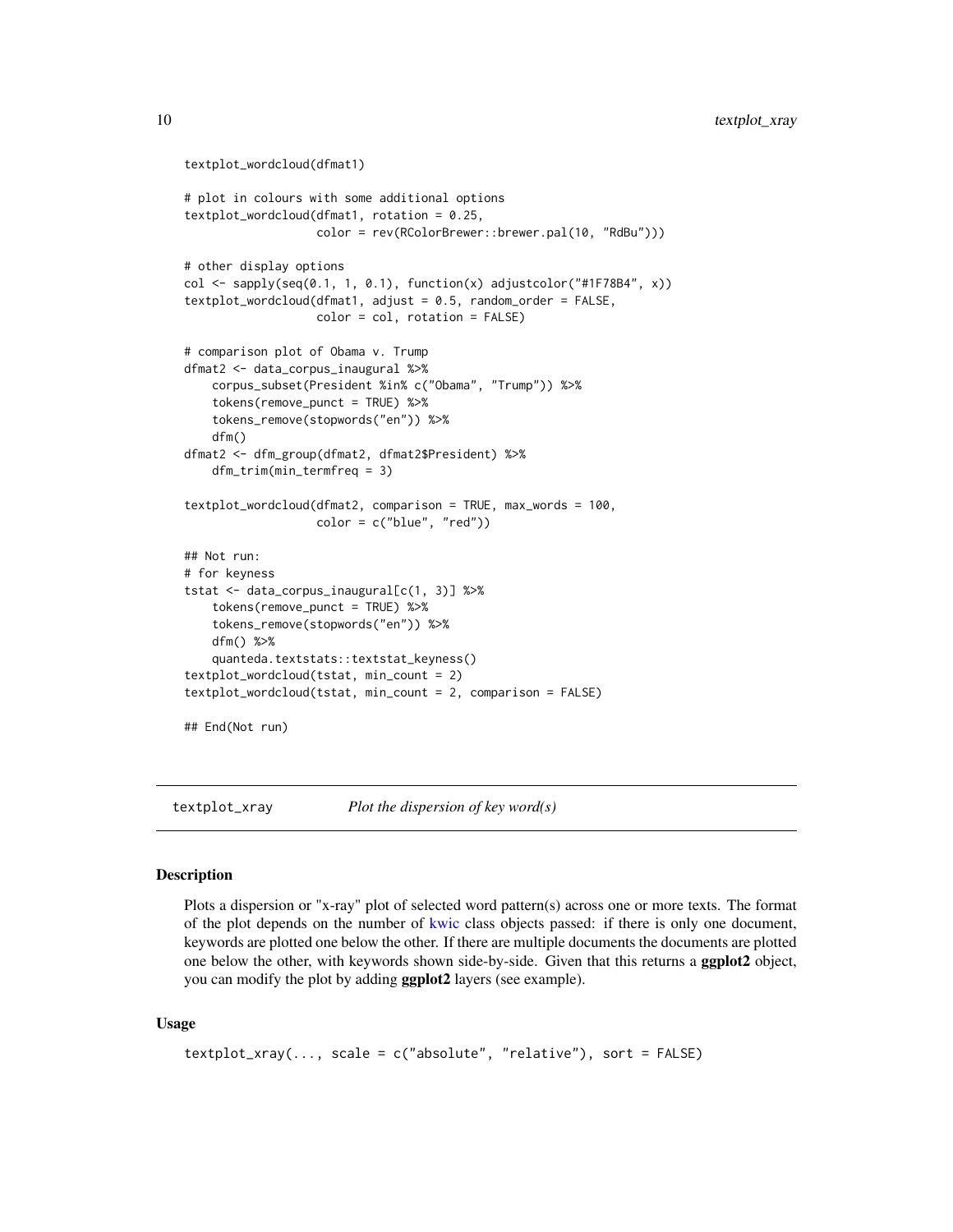#### <span id="page-10-0"></span>textplot\_xray 11

#### Arguments

| .     | any number of kwic class objects                                                                                                                                                                      |
|-------|-------------------------------------------------------------------------------------------------------------------------------------------------------------------------------------------------------|
| scale | whether to scale the token index axis by absolute position of the token in the<br>document or by relative position. Defaults are absolute for single document and<br>relative for multiple documents. |
| sort  | whether to sort the rows of a multiple document plot by document name                                                                                                                                 |

#### Value

a ggplot2 object

#### Known Issues

These are known issues on which we are working to solve in future versions:

- textplot\_xray() will not display the patterns correctly when these are multi-token sequences.
- For dictionaries with keys that have overlapping value matches to tokens in the text, only the first match will be used in the plot. The way around this is to produce one kwic per dictionary key, and send them as a list to textplot\_xray.

#### Examples

```
library("quanteda")
corp <- corpus_subset(data_corpus_inaugural, Year > 1970)
# compare multiple documents
textplot_xray(kwic(corp, pattern = "american"))
textplot_xray(kwic(corp, pattern = "american"), scale = "absolute")
# compare multiple terms across multiple documents
textplot_xray(kwic(corp, pattern = "america*"),
             kwic(corp, pattern = "people"))
## Not run:
# how to modify the ggplot with different options
library("ggplot2")
tplot <- textplot_xray(kwic(corp, pattern = "american"),
                       kwic(corp, pattern = "people"))
tplot + aes(color = keyword) + scale_color_manual(values = c('red', 'blue'))
# adjust the names of the document names
docnames(corp) <- apply(docvars(corp, c("Year", "President")), 1, paste, collapse = ", ")
textplot_xray(kwic(corp, pattern = "america*"),
              kwic(corp, pattern = "people"))
```
## End(Not run)